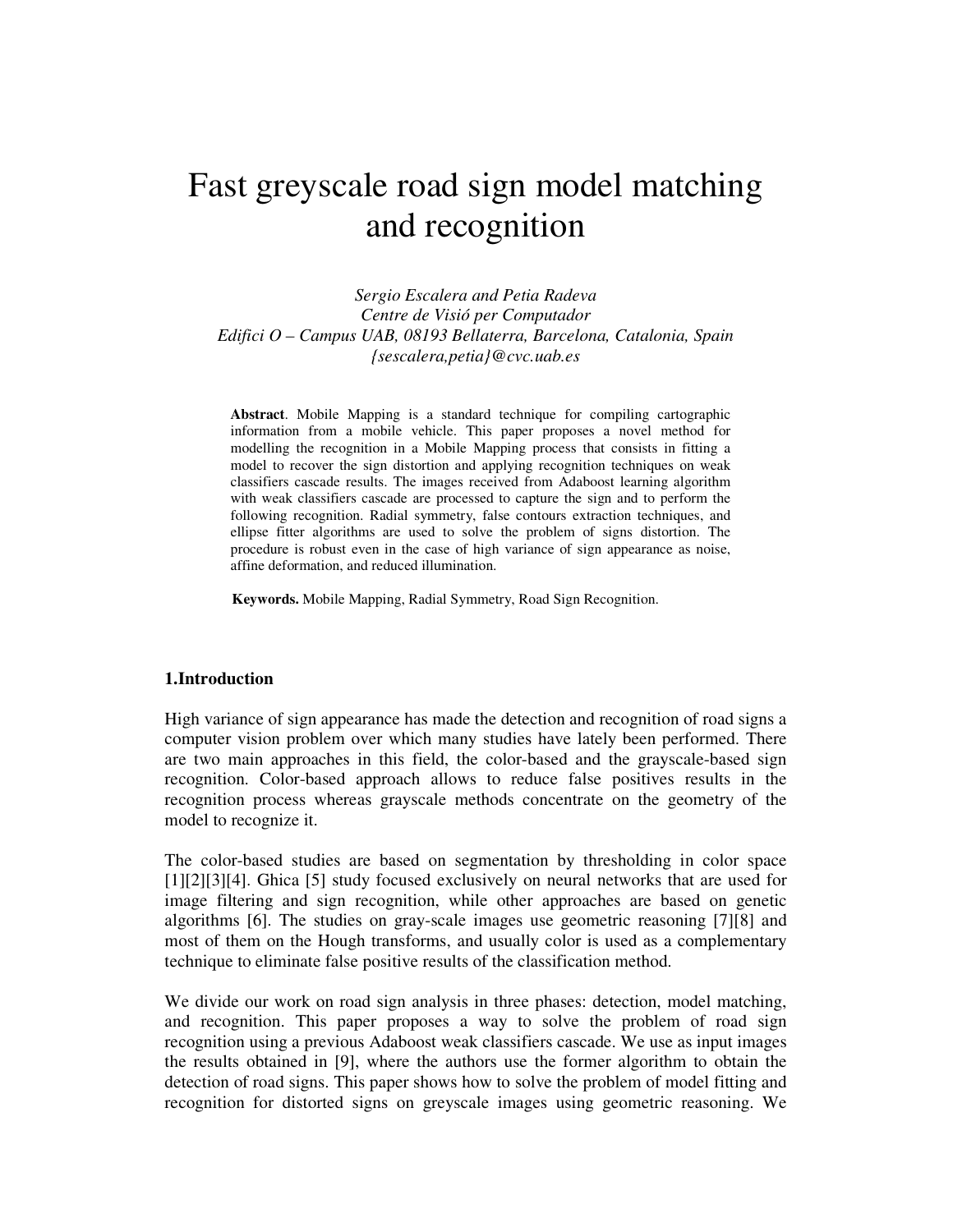obtain robust results in the high variance of sign appearance that can be found due to affine deformations (as can be scale, translation, and shearing), noise, partial occlusions, and lightning changes without need to use colour information. The paper is organised as follows:

# **2.Sign recognition**

With the purpose to perform a better approach to the recognition, we divide the problem of sign recognition in three phases: detection, model matching and recognition.

# *2.1 Detection by Adaboost*

The Adaboost algorithm presents a general framework to combine classifiers in order to solve the supervised pattern recognition problem [10]. This approach consists of a) choosing a (weak) classifier, b) modifying example weights in order to give priority to examples where the previous classifiers fail, and c) combining classifiers in a multiple classifier. As a result, each state of the boosting process, which selects a new weak classifier, can be viewed as a feature selection process where features correspond to the image pixels values [11]. The input images of our recognition procedure are provided by the weak classifiers cascade detection process [9].

# *2.2 Model matching*

Given an image where the Adaboost learning algorithm detected a road sign, a region of interest (ROI) that contains a sign is determined (circular in this case, figure 1(a)). However, since we miss information about sign scale and position, before applying recognition we need to apply a spatial normalization. Concerned with the correlation of sign distortion, we look for affine transformations that can perform the spatial normalization to improve final recognition.

## *2.2.1 False contours extraction*

The main problem is to fit a centred sign to the ROI received from Adaboost learning algorithm. Our goal is to cope with the distortion shapes before proceed with the recognition. First, Canny contours detector is applied (figure 1(b)) followed by suppressing unrelevant contours by model fitting. The main idea of the method is that in a contour map extracted from the reduced ROI where the sign is contained, the length of continuous sign contour extracted from Canny detector should be maximal compared to the false contours contained. The method selects relevant contours discriminating them by their length. Figure 1(c) shows the result of the method application for two different input signs.

## *2.2.2 Radial symmetry*

For road sign detection problem we can use the symmetry properties of certain signs to detect points of interest, having a symmetrical arrangement of radiating parts about a central point, or using image gradient direction convergence to locate points of high radial symmetry [12]. We receive a reduced image where the sign is almost centered, so, for the detection of ellipsoidal signs we can use their property of symmetry. The remaining false contours of the first method could be eliminated by a simple horizontal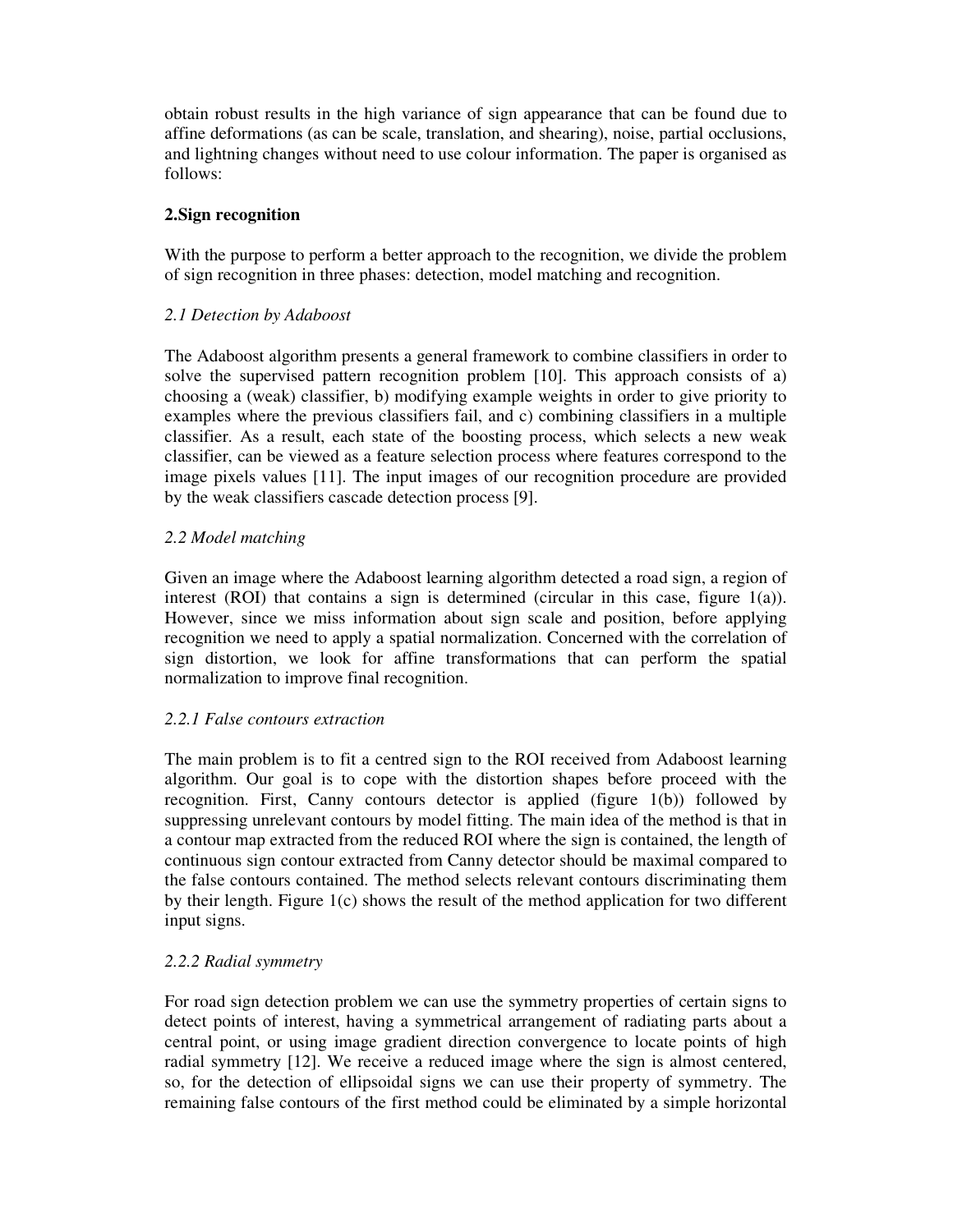and vertical symmetry intersection from the central point. The process is based on maintaining the points of contour located in two regions to the same distance with respect to a center line. With this fact, we maintain the points of interest and suppress the non-symmetrical points in the image. Figure 1(d) shows the result of the method application for two different input signs.

#### *2.2.3 Ellipse fitting*

At this moment and still being lost some points of sign contour, we proceed with a process of fitting an ellipse due to the fact that depending on the point of view circular signs deform to elliptical shapes [13]. All input image contour points are considered in the fitting process, so the previous methods are appropriated to remove the false contours and keep the ellipse fit to the contour points. The objective is to find the parameters of the following function:

$$
F(x,y)=ax^2+bxy+cy^2+dx+ey+f
$$

so that they define an ellipse. First, we construct the design matrix D that has as many rows as number of contour points are considered in the ellipse fit process, and each row of six elements has the form  $[x_i x_i x_i y_i y_i x_i y_i 1]$ , where  $(x_i, y_i)$  represents the coordinates of each contour point. The following step is to construct the scatter matrix:

 $S = D<sup>T</sup>D$ 

Starting from the constraint matrix  $C_{6x6}$ .

|                                                  | $\overline{0}$ | 2              | $\overline{0}$ | $\overline{0}$ | 0                |
|--------------------------------------------------|----------------|----------------|----------------|----------------|------------------|
| $\begin{matrix} 0 \\ 0 \end{matrix}$             | $-1$           | $\overline{0}$ | $\overline{0}$ | $\Omega$       | 0                |
|                                                  | $\overline{0}$ | $\overline{0}$ | $\overline{0}$ | $\overline{0}$ | $\theta$         |
|                                                  | $\overline{0}$ | $\mathbf{0}$   | $\overline{0}$ | $\Omega$       | $\theta$         |
|                                                  | $\overline{0}$ | $\overline{0}$ | $\overline{0}$ | $\overline{0}$ | $\overline{0}$   |
| $\begin{bmatrix} 2 \\ 0 \\ 0 \\ 0 \end{bmatrix}$ | $\overline{0}$ | $\overline{0}$ | $\overline{0}$ | $\overline{0}$ | $\boldsymbol{0}$ |
|                                                  |                |                |                |                |                  |

introducing the Lagrange multiplier  $\lambda$ , and considering the vector V=[a b c d e f ], we can find the fit ellipse parameters solving the following system:

$$
SV=\lambda CV \qquad (1)
$$

$$
V^{T}CV=1
$$

This system is readily solved by considering the generalized eigenvectors of (1). The ellipse fit parameters correspond to the six elements from the only negative eigenvalue. As a result of this method, we capture the sign and correct sign distortion in order to proceed with the recognition phase (figure  $1(e)$ ). For more details see [13].

#### *2.3 Recognition*

One of the classic classification methods applied when no information about data distribution is available is the nearest neighbour classification in the image space. Under this scheme, an image in the test set is recognized by assigning to it the label of most of the closest points in the learning set. If all images are normalized to have zero mean and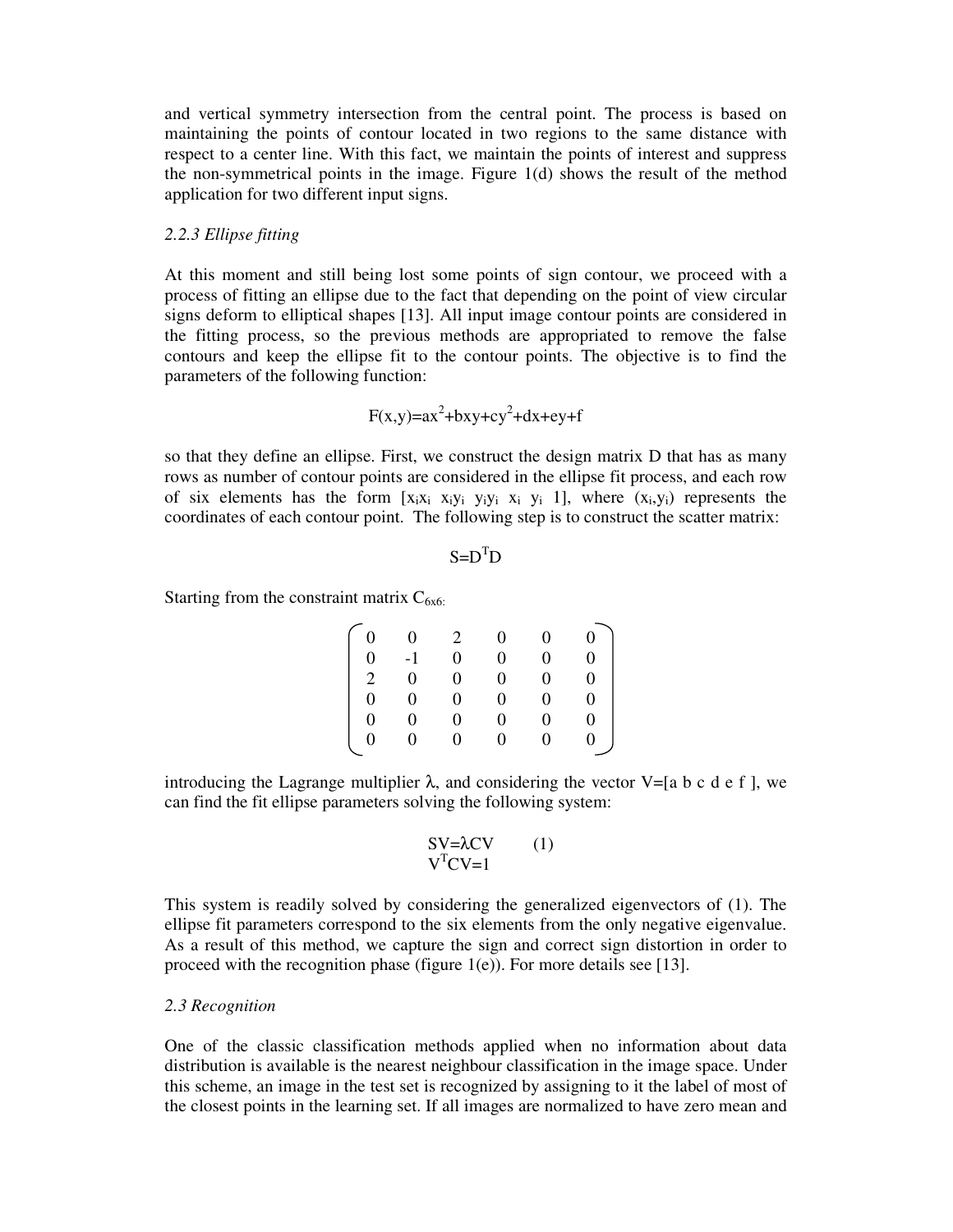unit variance, then this procedure is equivalent to choosing the image in the learning set that best correlates with the test image. Because of the normalization process, the result is independent of light source intensity and the effects of a video camera automatic gain control [14][15]. We use the k-nearest neighbour algorithm and the equalization of gray image level as normalization factor for ellipsoidal signs classification.

## **3.Results**

In order to analyze the robustness of the exposed methods, we perform a set of tests in order to show their robustness. We comment the fitted parameters for each one of the methods and the results of the complete recognition process.

## *3.1 Methods parameters*

The input images we obtain by the detection process in [9], were previously yielded by the *Institut Cartogràfic de Catalunya*'s Geomòbil project vehicle, that includes an image capture subsystem based on a pair of digital cameras of 1024 x 1024 pixels [16]. This input image has a maximum resolution of 100 by 100 pixels, and it contains a circular road sign of size al least of 24 by 24 pixels. Basing on these data, the minimum size sign to recognize has an approximated perimeter of 75 pixels. For the extraction of contours of length inferior to 50 pixels, we extract the greater amount of false contours of the sign, which could be at different scales, maintaining the edge of the sign, considering partial occlusions or light losses of contour due to the confusion of the gray levels between the background and the sign.

About the application of Radial Symmetry, we consider the horizontal and vertical symmetry of the image from the central point, which corresponds as well to the center of the sign. Due to the imprecision of Canny detector we need to apply a tolerance of  $\pm$ 2 pixels in the process of estimating symmetrical points. In order to suppress some concentrated false contours that could remain in the center of the image after the application of the 2 previous methods, we apply a circular mask of radius 8 pixels that we estimated in an empirical way. This mask is applied on the center of the image, since in no case we lose sign contour points because of the minimum size of the input sign. At the ellipse fitting step, all the contour points that were not previously eliminated are used, having only to apply the previously exposed formulas to find the 6 parameters that define the ellipse. Like results of the last method, we capture the sign, after that, the nearest neighbour interpolation method is used to resize the image to database models size in fact to enter in the recognition phase and the correlation classification. Even if the previous methods were not able to suppress all original image noise, the small remaining density deforms the ellipse slightly in the direction of the noise location that does not produce an error of the classification. It is necessary to say that two possible sign extractions could be found. In figure 1, the sequence of images are related to input image, Canny contours, noise extraction, radial symmetry, fitted ellipse and sign extraction respectively.

Depending on the obtained contours from the Canny detector, there are two possible sign extractions. The sign could be extracted by the inner contour, in case to have previously lost outer contour segments by confusion of gray levels between sign and background (figure 1 down), or it could be extracted from its outer contour (figure 1 up).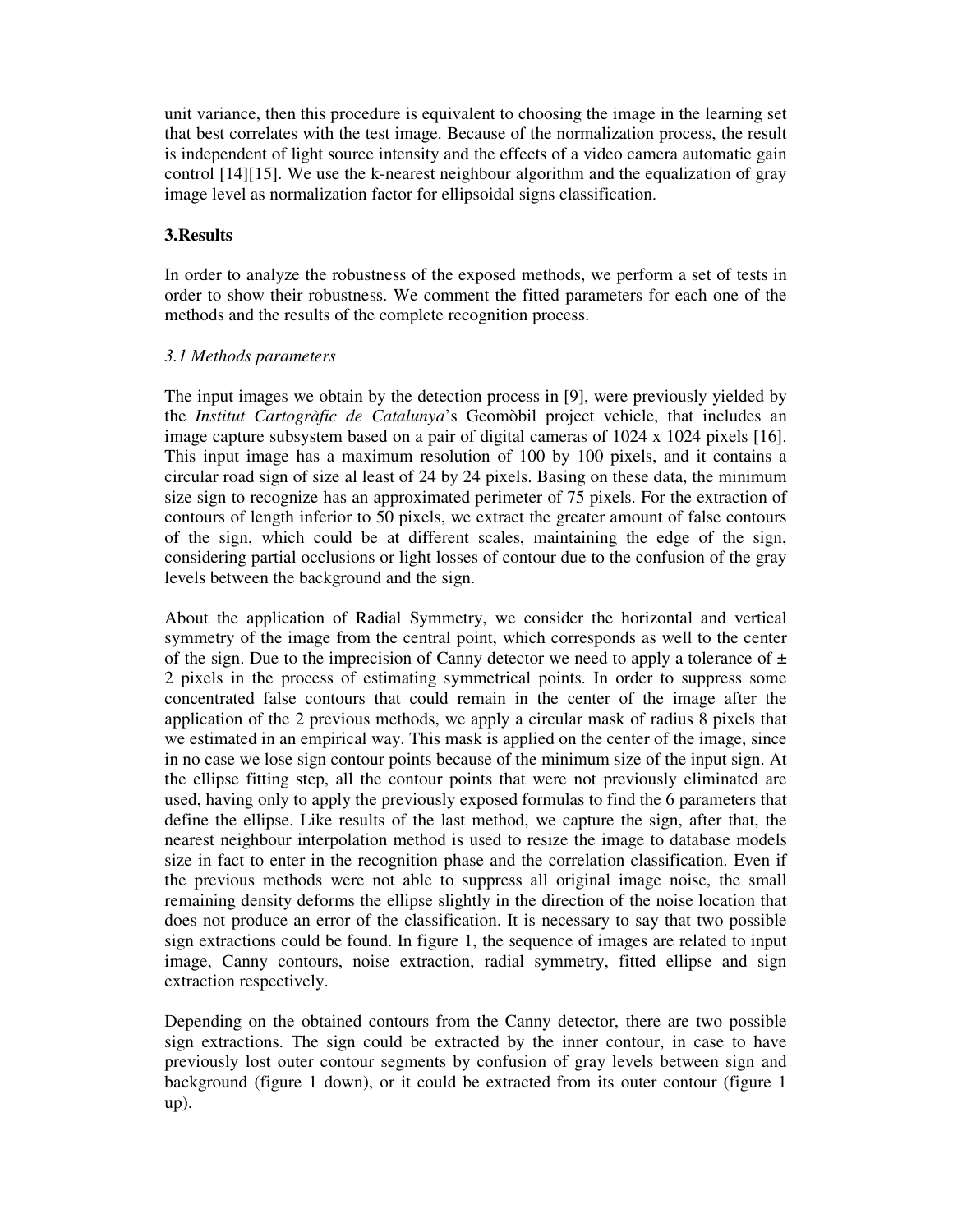

Figure 1. (a) Original image, (b) Canny contours, (c) Noise extraction, (d) Radial Symmetry, (e) Fitted ellipse, (f) Sign extraction.

In order to check the implemented methods robustness, we designed an image database with 21 circular classes, which representative model is shown in figure 2.

#### *3.2 Designing virtual examples to test the sign recognition process*

Each of the 21 different sign classes contains 140 transformations for 10 different angles rotation, with a total of 2940 database images on which we apply 50 image tests. High variance of sign appearance as noise, affine deformation, and reduced illumination has made to increment the database by the generation of virtual samples. The transformations applied for the database set are: gaussian smoothing for different size and sigma values and mathematic morphology operators. The image size chosen in order to maintain the sign characteristics well defined is of 38 by 38 pixels. In figure 3 we see some samples of elements classes and their transformations. By the two possible extractions, we create more elements from each image in order to detect both types. For this task, we included circular signs for each class with edge extractions between 2 and 5 pixels depending on the type of sign. This will allow to fit the correlation between pixels for a successful classification independently on the sign extraction. All elements are normalized by equalization from the gray image levels, and a circular mask is applied to do the correlation only with the representative points of circular signs. Since the input images we used for the test and validation are acquired by a video capture system on noncontrolled surroundings, this performance is proved on real data. We use the k-nearest neighbours algorithm as a classification method. From a simple correlation between the equalized input image resized by nearest neighbour method and the database set, we match each input image by the class that contains most neighbours of the target object. The error parameter between pixels was selected in order to obtain the maximum difference between classes, being 0.15 in a scale between 0 and 1 gray levels. This margin error allows to grant as success the pixels of similar values that correspond to the same class. This fact does not cause classification errors since the equalization emphasizes the changes of intensity in the different sign regions. From the tests we select k=11 nearest neighbors as the experimental value for the classification.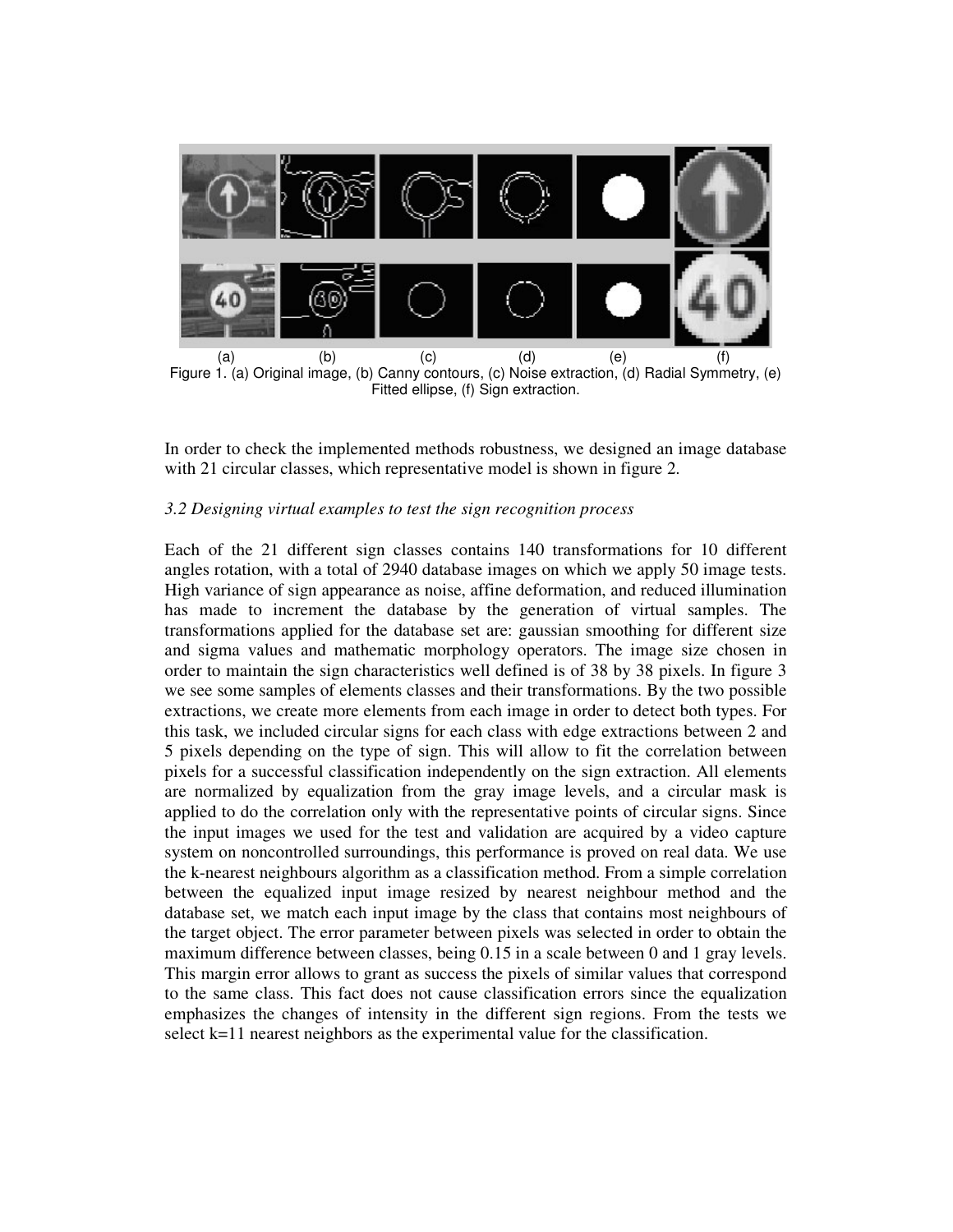

Figure 2. Sign image database.



Figure 3. Different samples from the same sign class. Top images are related to outer contour sign extraction and down images to inner contour sign extraction.

(a) Equalized input, (b) Opening image, (c) Closing image, (d) Eroded image, (e) Dilated image, (f-j) Same transformations for different gaussian parameters.

We obtained a 98 % percentage of success from 50 tests performed in order to calculate the method robustness. Five tests were done for each one of the signs of the Table 1, from different input images that contain the sign, to classify on a set of 21 classes. The table percentages are related to each sign classification percentage. We can see that all from the set of 50 tests were correctly classified except the last sign. The sign of the Table  $1(i)$  was the only one not classified correctly. This is due to the great confusion of gray levels between the background and the sign, in addition to being the only circular sign that does not have double border edge. This confusion produces the extraction of all the contours by the application of the first method, considering the sign as a possible false positive incorrectly. In any case, with the Mobile Mapping process there are approximately 3 available frames from the same sign coming from the classifiers cascade. So, the error produced in adverse conditions on a frame is not enough to loss the road sign. The correct results indicate a high robustness of the method in the large set of sign classes we are working with. In addition, the execution time of preprocessing and undistortion since we receive the input is achieved in less than 1 second on a Pentium 4 2,2 GH with 512 MB RAM using MATLAB. In figure 5 we show a set of examples of the complete recognition process.

Table 1 Classification percentage in a set of five tests by sign.

| $100~\%$ | 100 %   | 100 % | 100 % | 100 % |
|----------|---------|-------|-------|-------|
|          |         |       |       |       |
| 100 %    | $100\%$ | 100 % | 100 % | 80%   |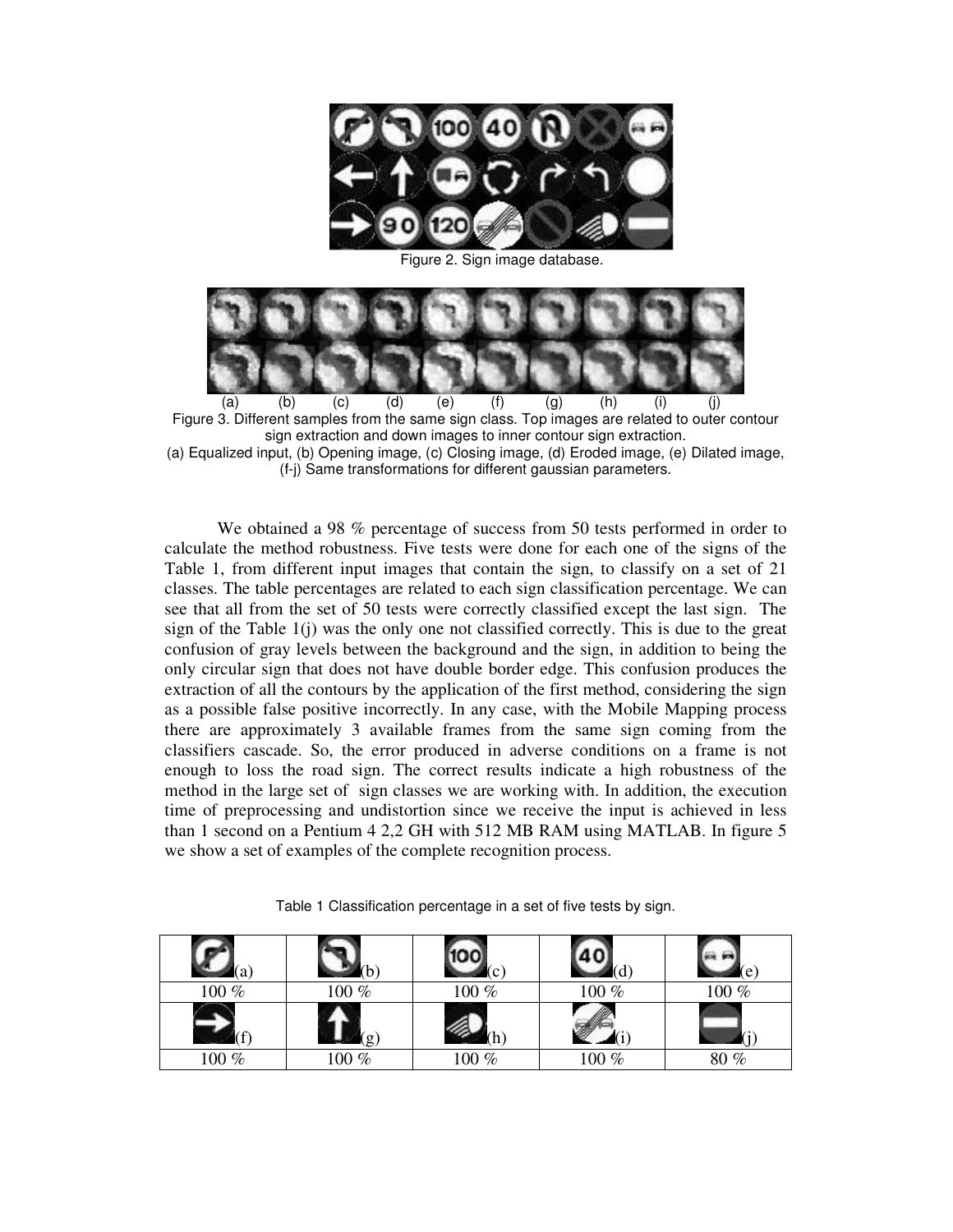## **3. Conclusions**

In this paper we exposed a new fast and simple approach in order to perform model fitting undistortion and recognition for road signs on a grayscale image based upon geometry reasoning. The input is a result of an Adaboost cascade of weak classifiers algorithm, that was previously applied on images acquired in a Geomòbil Mobile Mapping process vehicle. The results show that the presented method offers good robustness in case of high variance of sign appearance as noise, affine deformation, and reduced visibility without need to use color information. At the same time it allows a successful multi-class recognition. In addition, its low time-cost allows to be applied to real-time vision tasks. The road sign detection study is still open. We are currently extending the proposed method to recognize a set of any geometric forms of road signs in order to solve the problem of road sign recognition.



Fitted ellipse, (f) Sign extraction, (g) Normalization and resizing, (h) Classification class.

# **Acknowledgements**

This work has been developed in a project in collaboration with the 'Institut Cartogràfic de Catalunya' under the supervision of Maria Pla.